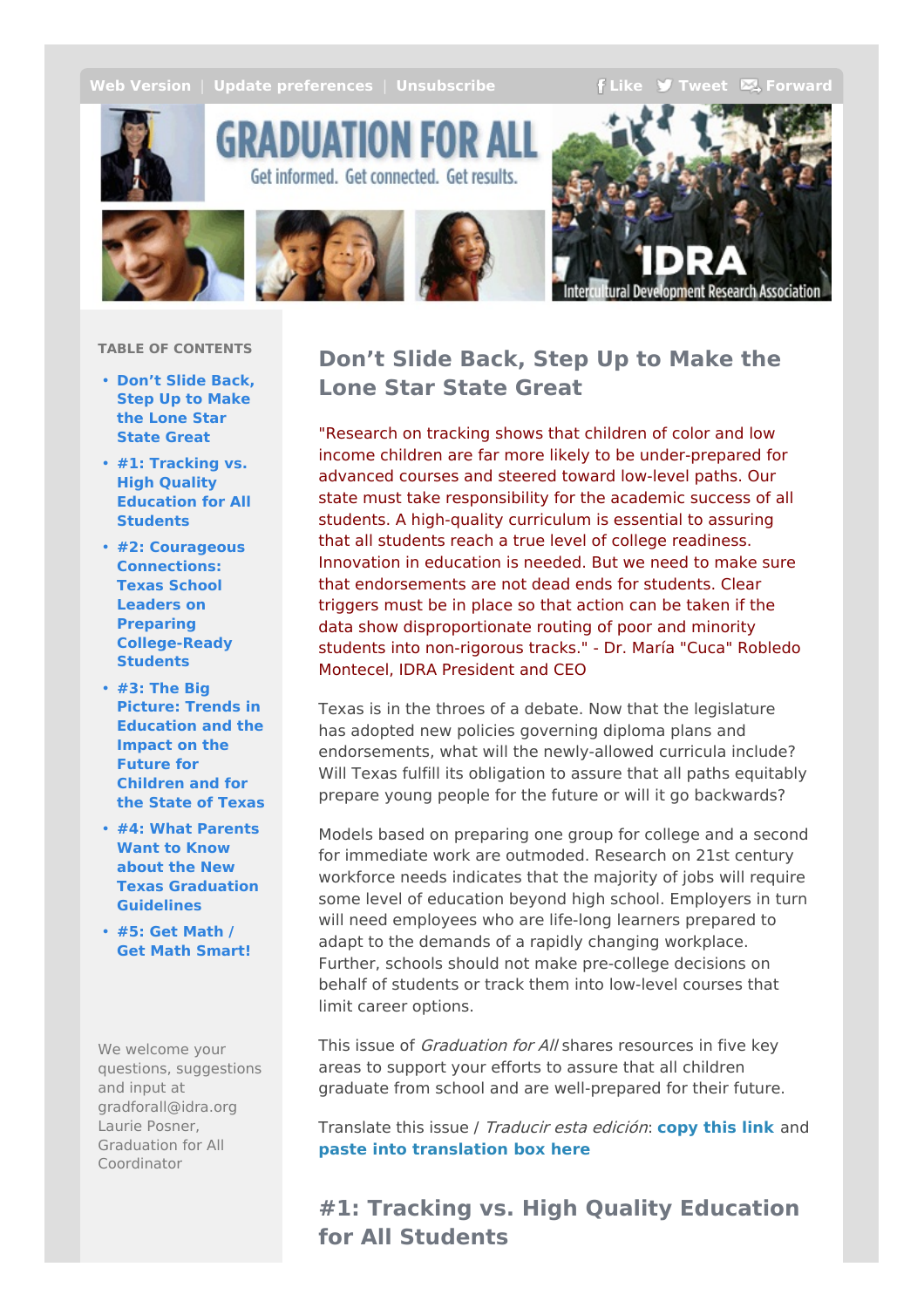### **Policy Note: Tracking, [Endorsements](http://idra.createsend1.com/t/r-l-nduca-l-g/) and**



Tracking, Endorsements and Differentiated Diplomas -When "Different" Really is Less - A Post Session Undate

**What is Tracking?** П

**Differentiated Diplomas – When "Different" Really is Less – A Post Session Update (pdf), IDRA**

**Bilingual Factsheet: Expecting Less is Not Better – Texas' New [Graduation](http://idra.createsend1.com/t/r-l-nduca-l-w/) Tracks Push Students Away from College (pdf), IDRA**

**The Texas Latino Education Coalition Supports Inclusion of**

**Algebra II in All [Endorsement](http://idra.createsend1.com/t/r-l-nduca-l-yd/) Tracks (pdf), TLEC**

**Texas Students Need Our Support – Not New Barriers – to Get an Excellent Education [\(webpage\),](http://idra.createsend1.com/t/r-l-nduca-l-yh/) IDRA**

**#2: Courageous Connections: Texas School Leaders on Preparing College-Ready Students**

**Interview: A Principal on [Supporting](http://idra.createsend1.com/t/r-l-nduca-l-yk/) Teachers for Student College Readiness (podcast), IDRA Classnotes Podcast**

**Interview with Dr. Daniel P. King, [superintendent](http://idra.createsend1.com/t/r-l-nduca-l-yu/) of the Pharr-San Juan-**



**Alamo (PSJA) school district (video), IDRA Courageous Connections**

**#3: The Big Picture: Trends in Education and the Impact on the Future for Children and for the State of Texas**



**Texas' Next [Generation](http://idra.createsend1.com/t/r-l-nduca-l-jl/) of Children of Color**, hosted by The Policy Studies Center in the UTSA College of Public Policy (webcast), in partnership with La Fe Policy Research and Education Center, New America Media and Kidswell, Texas at the UTSA Downtown Campus. Remarks by Dr. Robledo Montecel, IDRA President and

CEO at this event on the future of education for Latino and African [American](http://idra.createsend1.com/t/r-l-nduca-l-jr/) students, **starting at 32:29 min**

### **Intercultural Development Research Association**

María "Cuca" Robledo Montecel, Ph.D., President & CEO